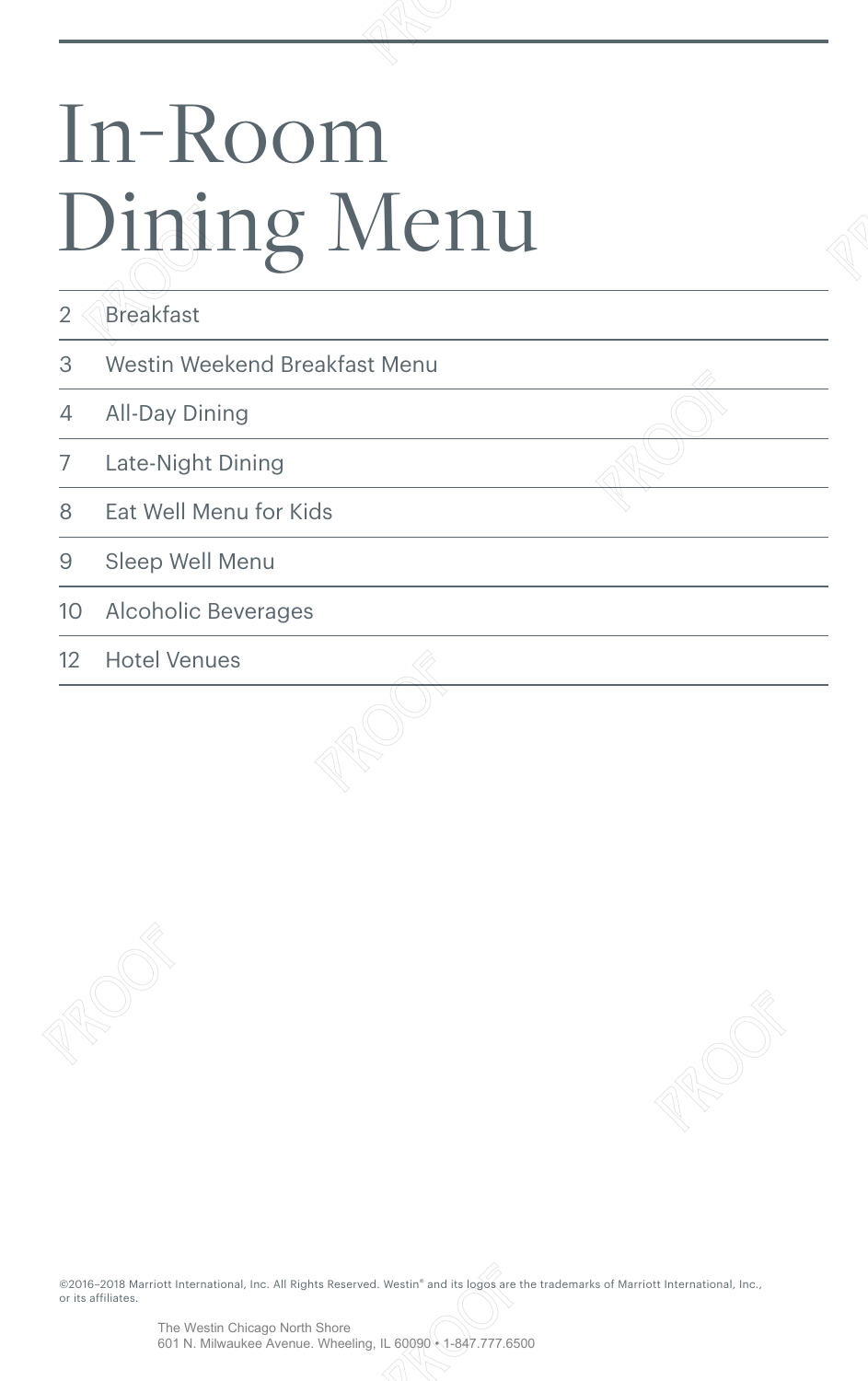# Breakfast Breakfast<br>
Available from 7:00AM to 11:00AM\*\*. Dial Service Express<sup>9</sup>.<br>
Entrées<br>
THE WESTIN CONTINENTAL 14.00

Available from 7:00AM to 11:00AM\*\*. Dial Service Express®.

# Entrées

# **THE WESTIN CONTINENTAL** 14.00

Choice of freshly squeezed orange, grapefruit or apple juice, fresh fruit plate, choice of pastry served with butter and fruit preserves, freshly brewed coffee or tea  $\begin{tabular}{l|c|c|c|c|c|c} \hline \multicolumn{1}{c}{\textbf{BTCalkfast}} & \multicolumn{1}{c}{\textbf{BTCalkfast}} & \multicolumn{1}{c}{\textbf{BTCalkfast}} & \multicolumn{1}{c}{\textbf{BTCalkfast}} & \multicolumn{1}{c}{\textbf{BTCakfast}} & \multicolumn{1}{c}{\textbf{BTCakfast}} & \multicolumn{1}{c}{\textbf{BTCakfast}} & \multicolumn{1}{c}{\textbf{BTCakfast}} & \multicolumn{1}{c}{\textbf{BTCakfast}} & \multicolumn{1}{c}{\textbf{BTCakrest}} & \multicolumn{1}{$ 

**VANILLA BEAN PANCAKES** 12.00 Served with 100% Vermont maple syrup and butter With fresh raspberries or strawberries 15.00

**SMOKED SALMON BENEDICT** 16.00 Two poached eggs and smoked salmon on toasted English muffin, classic hollandaise sauce

**BELGIAN WAFFLE** 12.00 Fresh berries and whipped cream

**AMERICAN BREAKFAST** 15.00 Two eggs any style with bacon, Canadian bacon, or pork sausage.

# **CREATE-YOUR-OWN OMELET** 15.00

Choice of meat: pork sausage, Canadian bacon or applewood bacon Cheese: cheddar, fontina, mozzarella, American or Gorgonzola

Veggies: tomato, mushrooms, red peppers, green peppers, spinach, onions, asparagus

Breads + Pastries Served with butter and fruit preserves

Blueberry, Banana or Chocolate-Orange Muffin 3.00

Toasted Bagel and Cream Cheese 4.00 Nine-Grain, Rye, White, Ciabatta Bread or

English Muffin 2.00

# Side Orders

Canadian Bacon, Applewood Bacon, Chicken Sausage or Pork Sausage 7.00

Crispy Parmesan Potatoes 5.00

**BANANA & CRANBERRY OATMEAL** 

Chia seeds, almond milk, wild honey, granola

Half 4.50 | Full 9.00

and roasted nuts

# Eat Well Menu

Our Westin Eat Well Menu offers a selection of nutritious dishes, handcrafted by our Chef with guests' well-being in mind. From flexible portion sizes to mindfully selected ingredients, this special menu offers a variety of healthier choices to help you eat well, for you. Available from 6:30AM to 11:00AM. Dial Service Express®. **PRODUCED A**<br> **PROOF PROOF PROOF PROOF PROOF PROOF PROOF PROOF PROOF PROOF PROOF PROOF PROOF PROOF PROOF PROOF PROOF PROOF PROOF PROOF PROOF PROOF PROOF PROOF PROOF PROOF PROOF PROOF PROOF PROOF PROOF PROOF PROOF PROOF PR** 

# **EGG WHITE OMELET**

Half 7.00 | Full 14.00 Spinach and cheddar cheese with oven-roasted tomatoes and asparagus

### **OVERNIGHT OATS**  Half 4.50 | Full 9.00

Organic blueberries, orange and low-fat yogurt



# OUR SOURCING PROMISE

We actively seek out suppliers we trust, to source ethical, sustainable and organic ingredients wherever possible.

# Breakfast

Available from 7:00AM to 11:00AM\*\*. Dial Service Express®.

# Westin Fresh by The Juicery

Westin Fresh by The Juicery offers a menu of nourishing, revitalizing juices and smoothies curated by the experts at The Juicery.

Watermelon-Basil Juice 5.00

Honeydew-Cucumber Juice 5.00

Apple, Banana, Pineapple, Vanilla Smoothie 5.00

Kale, Spinach, Banana, Mango, Cinnamon Smoothie 5.00

# Fruits, Juices + Yogurts

Freshly Squeezed Orange, Grapefruit or Apple Juice 5.00

Tomato or Cranberry Juice 5.00

Housemade Granola and Yogurt Parfait with Fresh Berries 9.00

Non-Fat or Fruit Yogurt 5.00

Plain Yogurt with Fresh Berries, Sliced Bananas or Seasonal Berries 9.00

A Bountiful Selection of the Season's Best Fruits 9.00

# Cereals

Choice of Total, All-Bran, Wheaties, Raisin Bran, Smart Start, Cheerios or low-fat granola, served with whole, skim or soy milk 8.00

Steel-Cut Oatmeal with Berries and Banana 8.00

# Coffee + Tea

**FRESHLY BREWED BIG SHOULDERS BLEND COFFEE**  Regular or Decaffeinated Small Pot (3 cups) 7.00 Large Pot (6 cups) 9.00 Espresso 4.00

Cappuccino or Café Latte 5.00

# **MIGHTY LEAF TEAS**

Organic Breakfast, Organic Earl Grey, Chamomile, Tropical Green Tea, African Nectar or Marrakesh Mint Small Pot (3 cups) 7.00 Large Pot (6 cups) 9.00

# Milk + Soda + Water

Whole, Skim or Soy Milk 5.00 Coca-Cola, Diet Coke, Sprite 4.00 Bottled Water 4.00

# Westin Weekend Breakfast Menu

Weekends last longer at Westin hotels, with extended breakfast hours.\*\* Whether you sleep in and slow down or jump-start your day with a WestinWORKOUT<sup>®</sup>, you can dine at your own pace. \*\*Extended hours Saturdays & Sundays until 3:00PM Dial Service Express®. First 3000<br>
Compress Smoothis Results<br>
Compress Smoothis Results<br>
First 300<br>
Fruits, Julices + Yogurts<br>
Provides a conservation and View Compress and Compress and Compress and<br>
Transition Compress and Compress and Compres

### **HOUSEMADE GRANOLA PARFAIT** 9.00

**THE WESTIN CONTINENTAL** 14.00  Choice of freshly squeezed orange, grapefruit or apple juice, fresh fruit plate, choice of pastry

served with butter and fruit preserves, freshly brewed coffee or tea

### **EGG WHITE OMELET** 14.00  Spinach and cheddar cheese with oven-roasted tomatoes and asparagus

**LOW-FAT YOGURT** 5.00 Choice of fruit, berry or vanilla

A delivery charge of \$6.00 plus 18% gratuity and sales tax will be added to your bill. All prices in U.S. dollars. Consuming raw or undercooked meats, seafood, shellfish or eggs may increase your risk of foodborne illness. This recipe has been created and tested in the SuperChefs kitchens by the SuperChefs kids. M Dial Service Express®.<br> **EGG WHITE OMELET** 14.00<br>
Spinach and cheddar cheese with<br>
oven-roasted tomatoes and asparagus<br> **LOW-FAT YOGURT** 5.00<br>
Choice of fruit, berry or vanilla<br>
tax will be added to your bill. All prices

Gluten-Free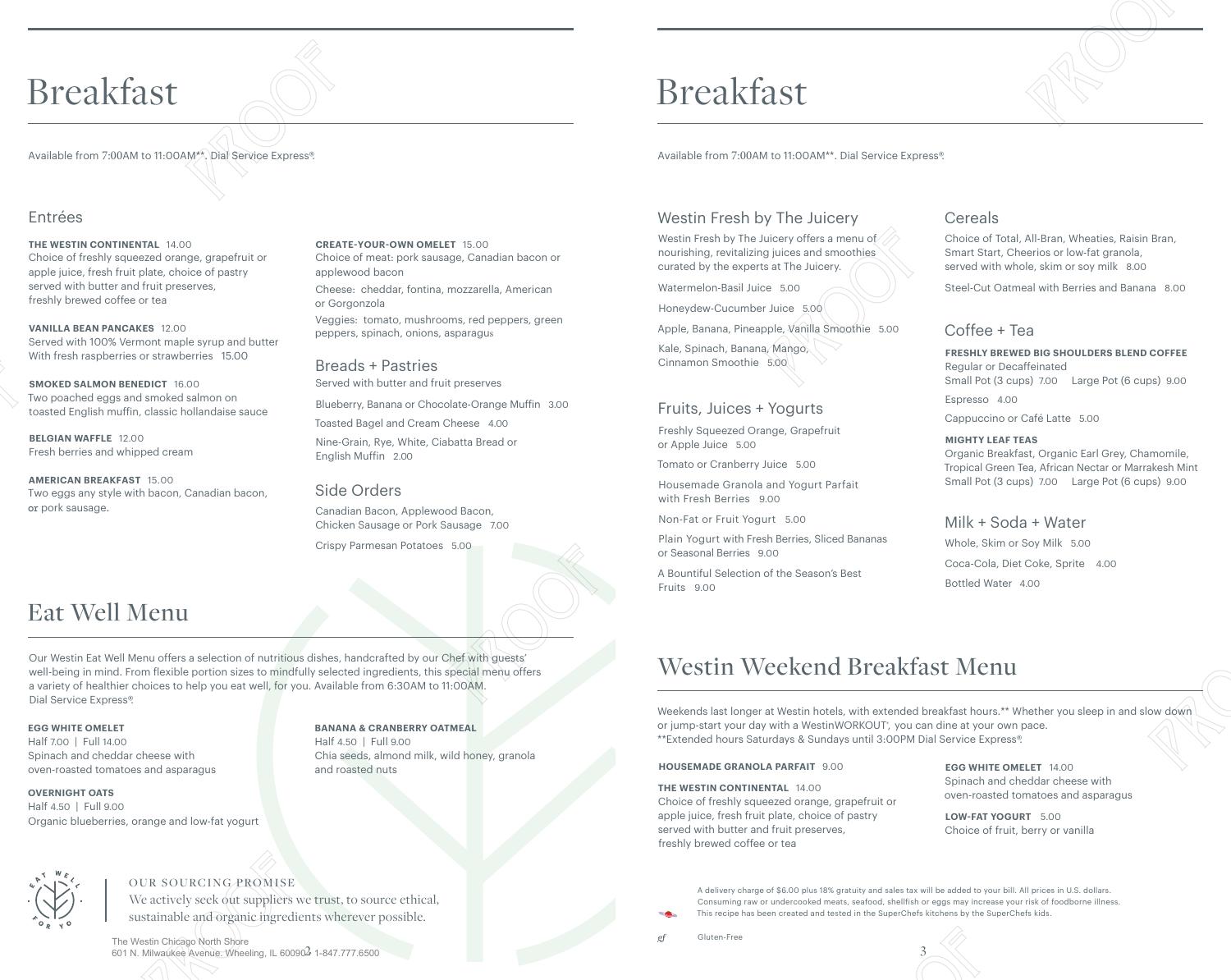# All-Day Dining

Available Sunday through Thursday from 11:00AM to 800PM.; Friday and Saturday from 11:00AM to 9:00PM Dial Service Express®. All-Day Dining<br>Available Sunday through Thursday from 11:00AM to 800PM.; Friday and Saturday from 11:00AM to 9:00PM<br>Dial Service Express®.<br>Begin Greens Pressings include: Italian, Mustard

# Begin

**STUFFED MUSHROOM CAPS** 11.00 Spinach gratin

**GRILLED OR FRIED CALAMARI** 12.00  Served over crostini and topped with housemade giardiniera and cherry peppers, marinara and lemon on the side

**HOUSEMADE ITALIAN SAUSAGE** 9.50 With sweet peppers

**GARLIC KNOTS** 7.00

Soup

**SOUP OF THE DAY**  Cup 5.00 Bowl 7.00

# Eat Well Menu

Our Westin Eat Well Menu offers a selection of nutritious dishes, handcrafted by our Chef with guests' well-being in mind. From flexible portion sizes to mindfully selected ingredients, this special menu offers a variety of healthier choices to help you eat well, for you. Available from 11:00AM to 8:00PM. Dial Service Express®. PROOF PROOF PROOF PROOF

> **KALE, BLUEBERRY & CHEVRE SALAD**  Half 8.00 | Full 12.00 Cherry tomatoes, blueberries, white balsamic

**MUSSELS**  Half 7.00 | Full 14.00 Tomato garlic broth

# **SLICED ROASTED BEET SALAD**

Half 6.00 | Full 10.00 Crushed pistachios, crumbled goat cheese, balsamic vinegar

# Greens

Dressings include: Italian, Mustard Vinaigrette,Caesar, Buttermilk Ranch or Balsamic Vinaigrette

**HOUSE SALAD**  Small 7.00 Large 10.00

**CAESAR SALAD**  Small 7.00 Large 10.00

Add Grilled Chicken, Grilled Shrimp or Grilled Salmon 6.00

**CHOPPED SALAD** 11.00 Romaine, cucumber, broccoli florets, tomatoes, bacon, blue cheese, hard-boiled egg, avocado, carrots, celery and green onion

# All-Day Dining

Available Sunday through Thursday from 11:00AM to 8:00PM.; Friday and Saturday from 11:00AM to 900PM Dial Service Express®.

# Pizza

Using artisan flour and an ever-so-slow fermentation process makes our pizza taste great

# **12" ROMAN PIZZA** 13.00 Hand-tossed thin and crisp Each Additional Topping 2.00 each  Fresh tomato, mushrooms, fresh garlic, arugula, hot peppers, roasted peppers, crispy pepperoni, homemade sausage Meatballs 2.00 PROOF PROOF PROOF PROOF

# Favorites

All sandwiches are served with a choice of French fried potatoes or a small house salad

**SPECIAL RECIPE SIRLOIN BURGER** 14.00  Tillamook cheddar, fontina, Swiss, mozzarella, provolone, American or blue cheese

**MEATBALL HERO** 13.00 Pork and veal meatballs with marinara on Italian bun

**STEAK & CHEESE SANDWICH** 11.95  6oz. shaved NY strip steak on a baguette, giardiniera, Asiago cheese

**CHICKEN PARMESAN HERO** 13.95

Bacon Tomato Grilled Cheese Sandwich 12.00

# Pasta, Baked Pasta & Ravioli

**SPAGHETTI** 15.95 Meat ragu garnished with parmesan and basil

**GNOCCHI** 16.95 Housemade potato pasta with tomato-vodka cream sauce, basil, parsley and parmesan cheese

**SPAGHETTI WITH MEATBALLS** 16.95  Pork and veal meatballs

**SHELLS** 16.95 Roasted vegetables and pesto broth

**RIGATONI** 17.95 Italian sausage and broccoli in a light tomato sauce with garlic, basil and corn

**ZUPPA DI PESCE** 31.95 Shrimp, mussels, calamari, salmon, spicy tomato broth, linguine

**WHOLE WHEAT SPAGHETTI WITH SHRIMP** 21.95  Broccoli florets, basil and parmesan

**EGGPLANT PARMESAN** 16.95 Sliced eggplant layered with marinara, mozzarella and parmesan cheese

**NONNA'S MEAT LASAGNA** 16.95 Housemade with ricotta, egg, parsley, Italian sausage, pork and veal meatballs, marinara sauce, mozzarella and parmesan cheese

**BRAISED BEEF RAVIOLI** 19.95 A mixture of short rib, carrot, celery, onion and red wine with Bolognese sauce

**SHRIMP DIABLO LINGUINI** 21.95 Sautéed shrimp and garlic in a spicy tomato sauce



# OUR SOURCING PROMISE

We actively seek out suppliers we trust, to source ethical, sustainable and organic ingredients wherever possible.

4 5 601 N. Milwaukee Avenue. Wheeling, IL 60090 • 1-847.777.6500The Westin Chicago North Shore

### Flour tortilla, cream cheese, cranberries and avocado, served with homemade vegetable chips

**TURKEY BREAST WRAP**  Half 8.00 | Full 12.00

**GOAT CHEESE, SPICED BEETROOT & WRAP** 

Half 8.00 | Full 12.00 Apple slices, arugula, sumac, roasted beetroot and goat cheese

**HONEY-GARLIC GLAZED SALMON**  Half 21.00 | Full 29.00 Roasted Brussels Sprouts

A delivery charge of \$6.00 plus 18% gratuity and sales tax will be added to your bill. All prices in U.S. dollars. Consuming raw or undercooked meats, seafood, shellfish or eggs may increase your risk of foodborne illness. This recipe has been created and tested in the SuperChefs kitchens by the SuperChefs kids. Method) 2.00<br>
Favoritetes<br>
Forethology and the state of the state of the state of the state of the state of the state of the state of the state of the state of the state of the state of the state of the state of the state tax will be added to your bill. All prices in U.S. dollars.<br>Fish or eggs may increase your risk of foodborne illness.<br>hefs kitchens by the SuperChefs kids.<br>5

Gluten-Free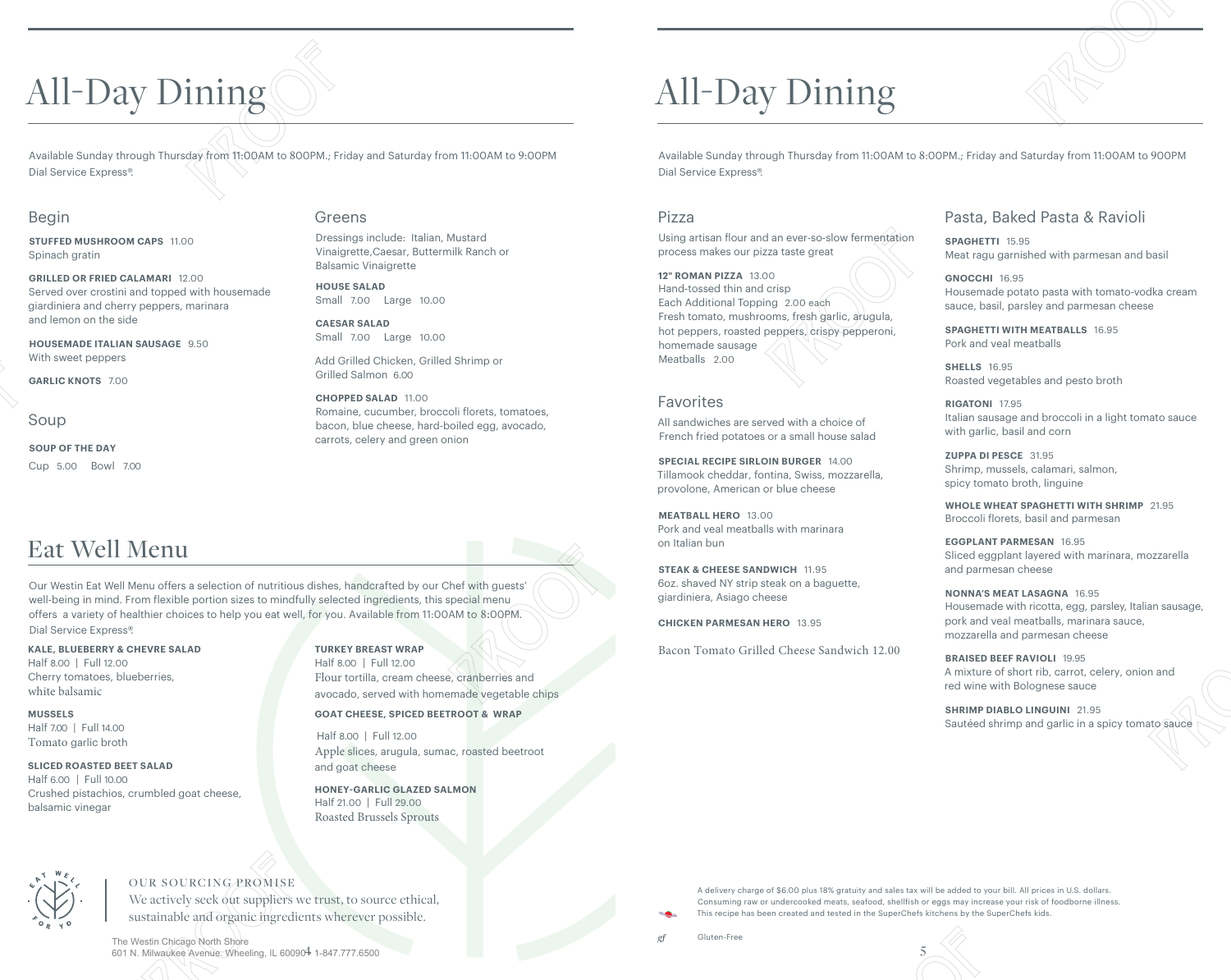# All-Day Dining

Available Sunday through Thursday from 11:00AM to 8:00PM.; Friday and Saturday from 11:00AM to 9:00PM Dial Service Express®. All-Day Dining<br>Available Sunday through Thursday from 11:00AM to 8:00PM.; Friday and Saturday from 11:00AM to 9:00PM<br>Dial Service Express®:<br>Entrées Beverages<br>PISTACHIO-CRUSTED WHITEFISH 24.00<br>Brussels sprouts slaw Requiar  $\begin{tabular}{l|c|c|c|c|c|c|c} \hline \multicolumn{3}{c}{\textbf{All}-Day Dining} & $\rule{0.15cm}{0.15cm}\hline \multicolumn{3}{c}{\textbf{All}-Day Dining} & $\rule{0.15cm}{0.15cm}\hline \multicolumn{3}{c}{\textbf{All}-Day Dining} & $\rule{0.15cm}{0.15cm}\hline \multicolumn{3}{c}{\textbf{All}-Day Dating} & $\rule{0.15cm}{0.15cm}\hline \multicolumn{3}{c}{\textbf{All}-Day Dating} & $\rule{0.15cm}{0.15cm}\hline \multicolumn{$ 

Beverages

**ESPRESSO** 4.00

**MIGHTY LEAF TEAS** 

Whole, Skim or Soy 5.00 **SODA & WATER** 4.00

**BANANA TIRAMISU** 9.00 

**LEMON SORBET** 5.00 

**CHOCOLATE MASCARPONE PIE** 9.00  **WARM APPLE CROSTADA** 9.00  **HOMEMADE GELATO** 5.00 

Roasted pistachio, vanilla bean or seasonal selection

**SLICED FRUIT & BERRIES OF THE SEASON** 9.00 

**MILK** 5.00

**Dessert** 

Regular or Decaffeinated

**CAPPUCCINO OR CAFÉ LATTE** 5.00

**FRESHLY BREWED BIG SHOULDERS BLEND COFFEE** 

Small Pot (3 cups) 7.00 Large Pot (6 cups) 9.00

Organic Breakfast, Organic Earl Grey, Chamomile, Tropical Green Tea, African Nectar or Marrakesh Mint Small Pot (3 cups) 7.00 Large Pot (6 cups) 9.00

Coca-Cola, Diet Coke, Sprite or Bottled Water

# Entrées

**PISTACHIO-CRUSTED WHITEFISH** 24.00 Brussels sprouts slaw

**ROASTED CHICKEN & PEPPERS** 24.00 

**CHICKEN GIARDINIERA** 24.00

**BAKED CHICKEN PARMESAN** 24.00 Marinara

**PAN-ROASTED SALMON** 29.00 Spinach, salsa verde

**6 OZ. FILET MIGNON** 32.00  Arugula

**SHORT RIB** 22.95 Heirloom carrots

**BERKSHIRE PORK CHOPS** 27.95  Roasted seasonal fruit

Fresh Cauliflower

# **Options**

Serves two

**VESUVIO POTATOES** 8.95 Garlic butter, rosemary, white wine, olive oil and parsley

**PARMESAN MASHED POTATOES** 8.95

**SAUTÉED SPINACH** 8.95

**SMALL SPAGHETTI WITH MARINARA** 6.95  Garnished with parmesan and parsley

**HOUSE GROUND MEATBALLS** 8.00 Pork and veal

**ROASTED BRUSSELS SPROUTS** 6.95 Balsamic glaze

**Broiled Lake Superior Whitefish** 23.95

Shaved fennel, apple salad

601 N. Milwaukee Avenue. Wheeling, IL 600906 1-847.777.6500

# OUR SOURCING PROMISE

The Westin Chicago North Shore

We actively seek out suppliers we trust, to source ethical, sustainable and organic ingredients wherever possible.

Late-Night Dining

# **Temporary Unavailable.**

**MINESTRONE SOUP**  Cup 5.00 Bowl 7.00

**HOUSE SALAD** 7.00

**CAESAR SALAD** 11.00 Add Grilled Chicken 6.00

**MEATBALL HERO** 13.00 Pork and veal meatballs with marinara on Italian bun

**TURKEY BREAST WRAP**  Half 8.00 | Full 12.00 Flour tortilla, cream cheese, cranberries and avocado, served with homemade vegetable chips Final control of the control of the control of the control of the control of the control of the control of the control of the control of the control of the control of the control of the control of the control of the contr FIGURE TURNEY BERAIT WEAP THE SIGN OF THE SIGN VEHICLE OR SHOULD CONSISTEND (1991) 2000<br>
FOR THE SIGN OF THE SIGN OF THE SIGN OF THE SIGN OF THE SIGN OF THE SIGN OF THE SIGN OF THE SIGN OF THE SIGN OF THE SIGN OF THE SIGN

**EGGPLANT PARMESAN** 14.00 Sliced eggplant layered with marinara, mozzarella and parmesan cheese

**PB&J** 10.00 Three slices of bread, peanut butter, grape jelly

**CEREALS** 7.00 Choice of Total, All-Bran, Wheaties, Raisin Bran, Smart Start, Cheerios or low-fat granola, served with whole, skim or soy milk

## **Dessert**

**BANANA TIRAMISU** 9.00 

**CHOCOLATE MASCARPONE PIE** 9.00 

**SLICED FRUIT & BERRIES OF THE SEASON** 9.00 

# Beverages

**FRESHLY BREWED BIG SHOULDERS BLEND COFFEE**  Regular or Decaffeinated Small Pot (3 cups) 7.00 Large Pot (6 cups) 9.00

**ESPRESSO** 4.00

**CAPPUCCINO OR CAFÉ LATTE** 5.00

## **MIGHTY LEAF TEAS**

Organic Breakfast, Organic Earl Grey, Chamomile, Tropical Green Tea, African Nectar or Marrakesh Mint Small Pot (3 cups) 7.00 Large Pot (6 cups) 9.00

**MILK** 5.00 Whole, Skim or Soy 5.00

**SODA & WATER** 4.00 Coca-Cola, Diet Coke, Sprite or Bottled Water

 $61-847.777.6500$   $7$ 

A delivery charge of \$6.00 plus 18% gratuity and sales tax will be added to your bill. All prices in U.S. dollars. Consuming raw or undercooked meats, seafood, shellfish or eggs may increase your risk of foodborne illness. This recipe has been created and tested in the SuperChefs kitchens by the SuperChefs kids. tax will be added to your bill. All prices in U.S. dollars.<br>Fish or eggs may increase your risk of foodborne illness.<br>hefs kitchens by the SuperChefs kids.<br>7

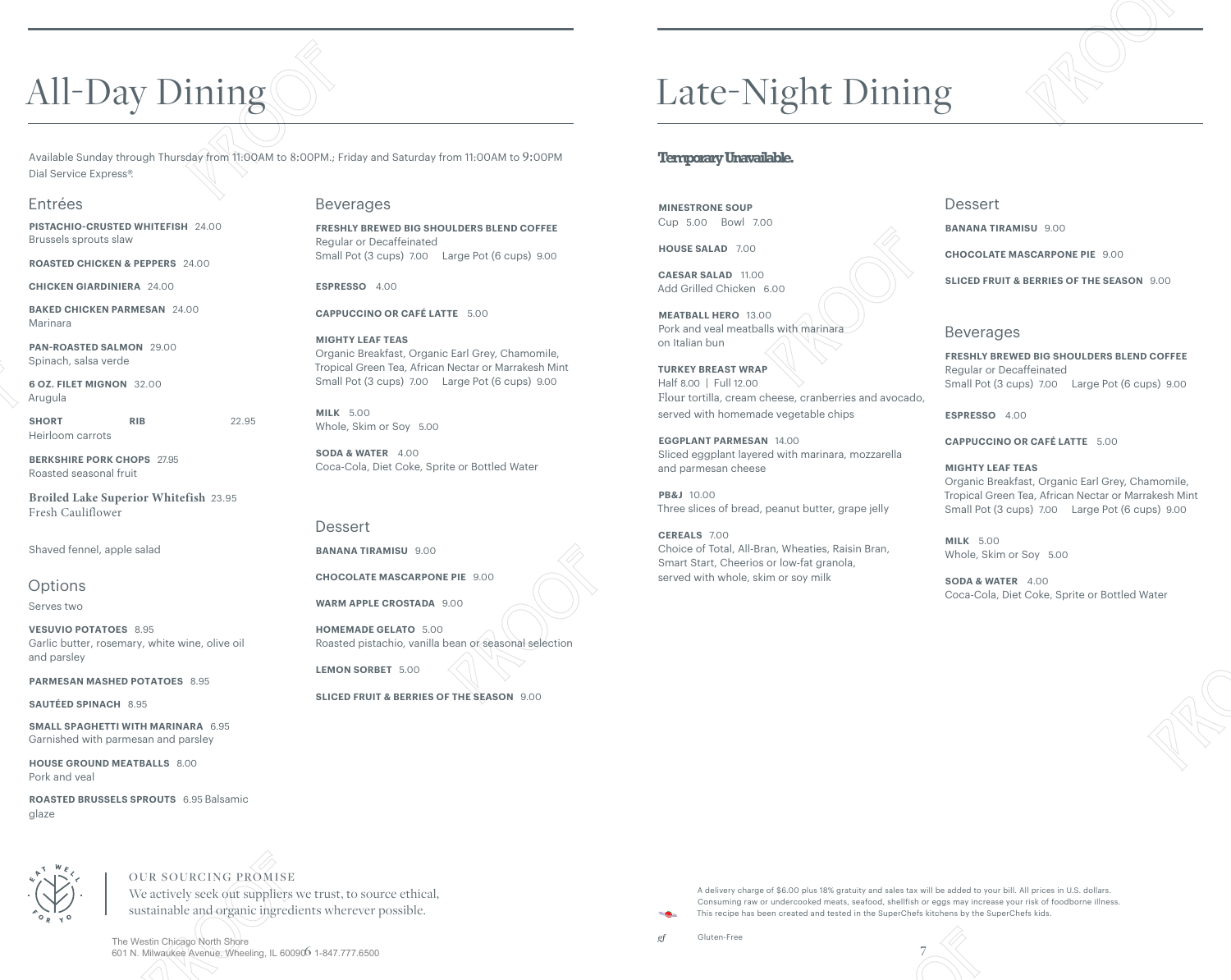# Eat Well Menu for Kids Eat Well Menu for Kids<br>Discover kids' meals that are as delicious as they are nutritious with the Westin Eat Well Menu for Kids,<br>developed with SuperChefs<sup>ns</sup> to make kids and parents happy. Dial Service Express<sup>®</sup>.<br>Breakf

Discover kids' meals that are as delicious as they are nutritious with the Westin Eat Well Menu for Kids, developed with SuperChefs™ to make kids and parents happy. Dial Service Express®.

# Breakfast

Available from 6:00AM to 11:00AM

**BABY SPINACH & CHEESE OMELET** 10.00 Served with fruit salad

**BREAKFAST CEREAL** 7.00 Choice of Total, All-Bran, Wheaties, Raisin Bran, Smart Start, Cheerios or low-fat granola, served with whole, skim or soy milk

**PEANUT BUTTER & BANANA SANDWICH** 8.00  Served on whole wheat bread with seasonal fruit cup

# Lunch or Dinner Available from 11:00AM to 10:00PM

**BUILD YOUR OWN PIZZA** 10.00  Whole wheat crust with your choice of toppings: tomato sauce, mozzarella cheese, cherry tomatoes, baby spinach, pineapple or low-sodium ham

## **SALMON WITH Butter Parmesan NOODLES** 12.00

Asian-style baked salmon with Broccoli

**BAKED CHICKEN FINGERS** 12.00 Corn flake-breaded chicken served with carrots, celery sticks and low-fat dressing

**FILET MIGNON & SMASHED POTATOES** 14.00 Three  oz. beef tenderloin with smashed potatoes, served with broccoli

# Dessert

**FRUIT KABOBS** 7.00 Fresh fruit served with low-fat Greek yogurt and lemon cookie

**CHOCOLATE Mousse** 7.00

Chocolate and Vanilla Gelato 7.00

# Drinks

**KID'S MILK** 3.00 Whole, skim, chocolate or soy

**KID'S JUICE** 3.00 Orange or apple

# Sleep Well Menu

 Enjoy these nutritious selections 1–2 hours before bedtime to enhance your rest and enrich your well-being. Available Sunday through Thursday from 11:00AM to 10:00PM.; Friday and Saturday from 11:00AM to 11:00PM. Dial Service Express®.

**TURKEY BREAST WRAP BEDTIME SNACK 9.00** Half 8.00 | Full 12.00 Small bowl of nutty granola with skim milk Flour tortilla, cream cheese, cranberries and

**GRILLED CHICKEN CHOPPED SALAD** 14.95 **caffeine-free herbal tea, featuring a proprietary** Grilled chicken, romaine, cucumber, broccoli florets, blend of aromatic herbs designed to promote<br>tomatoes bacon, blue cheese, bard-boiled egg relaxation and restful sleep tomatoes, bacon, blue cheese, hard-boiled egg, avocado, carrots, celery and green onion

### HERBAL TEA 700

**HERBAL TEA** 7.00 avocado, served with homemade vegetable chips Unwind and re-center with a cup of naturally

# PROOF PROOF PROOF PROOF PROP Well Menu and the Kids Second Control of the Control of the Control of the Control of the Control of the Control of the Control of the Control of the Control of the Control of the Control of the Control of the Contro Whether you're adjusting to a new time zone or recovering from<br>your travels, restful sleep is the key to renewal. These selections<br>are packed with amino acids, vitamins and minerals that promote<br>sound sleep, including:<br><br>**E** Whether you're adjusting to a new time zone or recovering from your travels, restful sleep is the key to renewal. These selections are packed with amino acids, vitamins and minerals that promote sound sleep, including:

**TRYPTOPHAN**  Boosts serotonin production and enhances sleepiness

# **MELATONIN**

Resets sleep-wake cycles, combating jet lag and improving sleep quality

**THIAMIN**  Important B vitamin that helps improve sleep patterns

**MAGNESIUM & POTASSIUM** 

Electrolytes often lost during travel that help promote sleep and prevent insomnia

# **FOLATE**

Helps fight fatigue during the day and promotes sound sleep at night

# **SEROTONIN**

Promotes relaxation and induces sleepiness



# OUR SOURCING PROMISE

We actively seek out suppliers we trust, to source ethical, sustainable and organic ingredients wherever possible.

8 9 601 N. Milwaukee Avenue. Wheeling, IL 60090 • 1-847.777.6500The Westin Chicago North Shore

A delivery charge of \$6.00 plus 18% gratuity and sales tax will be added to your bill. All prices in U.S. dollars. Consuming raw or undercooked meats, seafood, shellfish or eggs may increase your risk of foodborne illness. This recipe has been created and tested in the SuperChefs kitchens by the SuperChefs kids. Promotes relaxation and motoes sleepiness<br>tax will be added to your bill. All prices in U.S. dollars.<br>fish or eggs may increase your risk of foodborne illness.<br>hefs kitchens by the SuperChefs kids.<br>9